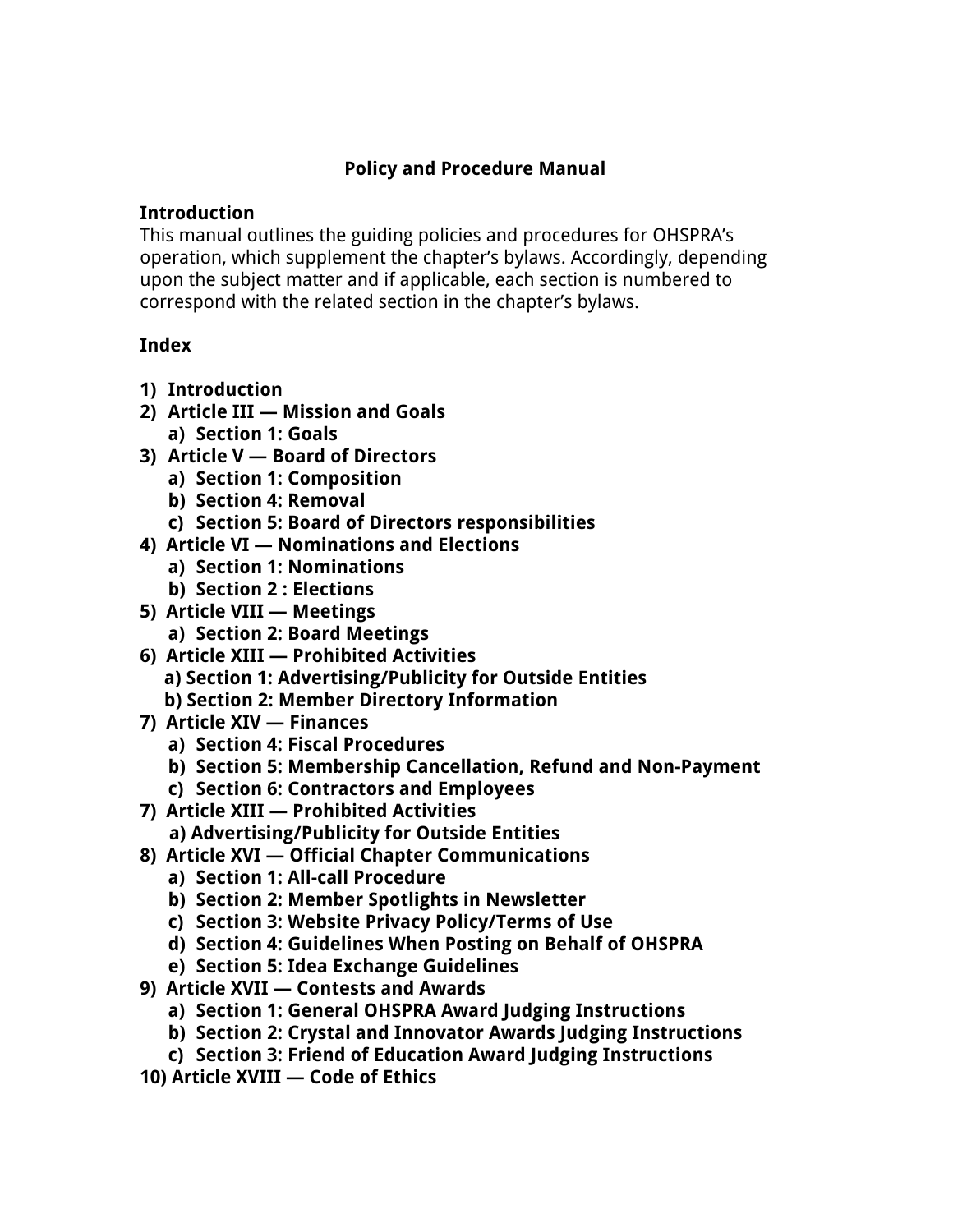## **Article III — Mission and Goals**

### **Section 1: Goals**

- (a) OHSPRA is dedicated to fulfilling its mission of:
	- 1. Assisting members in listening to and responsibly communicating with their many internal and external audiences
	- 2. Enhancing the image and role of public relations within the educational sector
	- 3. Demonstrating the professionalism of the organization and its members
	- 4. Increasing networking and professional development opportunities for OHSPRA members

## **Article V — Board of Directors**

### **Section 1: Composition**

(a) The Director of Membership shall:

- 1. Coordinate membership drives and maintain membership records
- 2. Organize and manage services provided to OHSPRA members
- 3. Convene a committee to assist with tasks, if needed, and serve as chair of said committee
- 4. Provide a monthly oral or written progress report to the Board summarizing membership activities
- 5. Conduct other duties as assigned by the President
- (b) The Director of Professional Development shall:
	- 1. Develop various professional development opportunities for members (such as webinars, workshops, networking events, etc.)
	- 2. Coordinate outreach to members to encourage presenting at various conferences throughout the state
	- 3. Coordinate an annual conference
	- 4. Work with the Director of Communications to market and publicize professional development opportunities.
	- 5. Convene a committee to assist with these tasks, if needed, and serve as chair of said committee
	- 6. Provide a monthly oral or written progress report to the Board summarizing professional development activities
	- 7. Conduct other duties as assigned by the President
- (c) The Director of Contests and Awards shall:
	- 1. Coordinate all activities associated with the chapter's annual Achievement Awards program
	- 2. Work with the Director of Communications to market and publicize the Achievement Awards
	- 3. Convene a committee to assist with these tasks, if needed, and serve as chair of said committee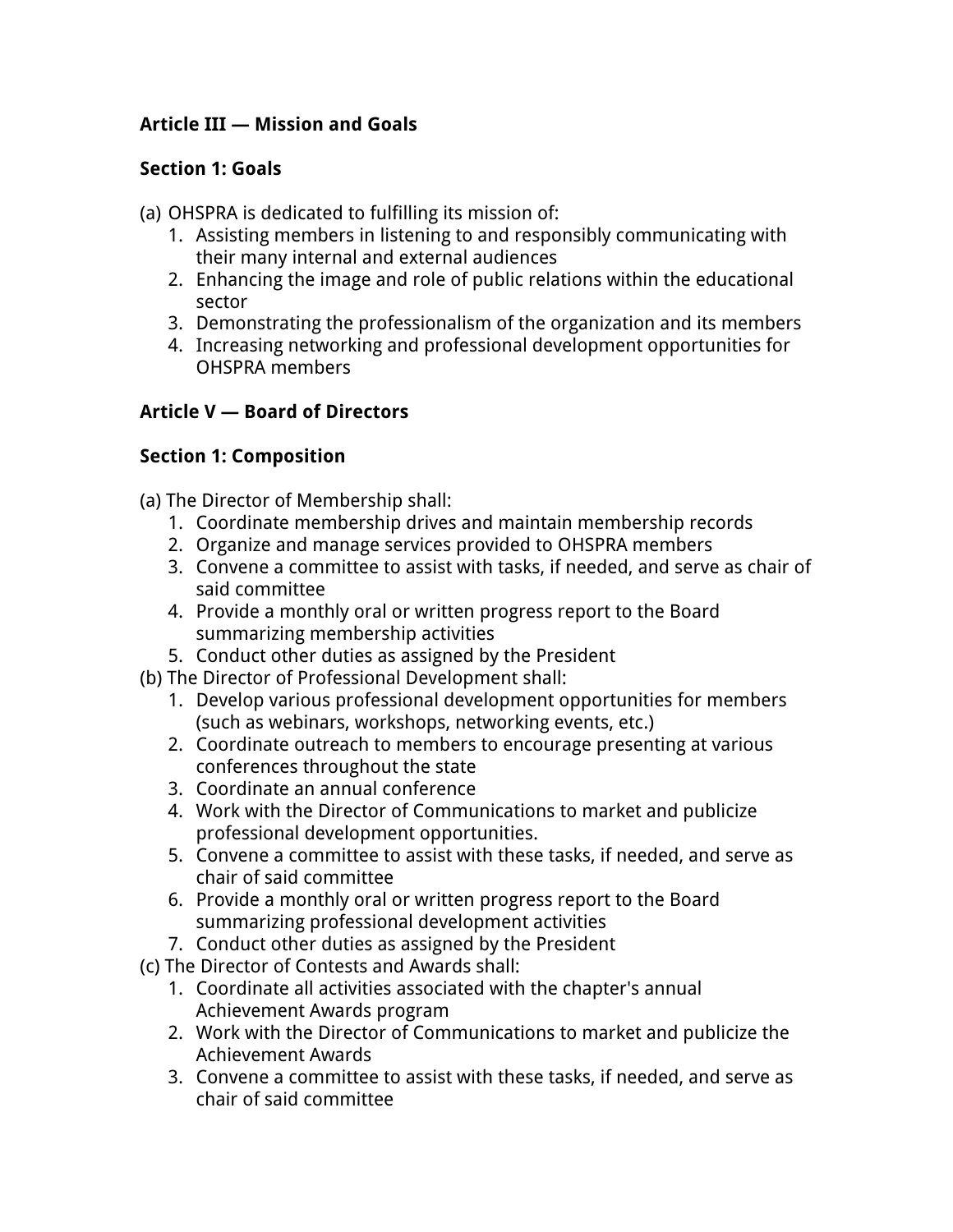- 4. Provide a monthly oral or written progress report to the Board summarizing contest and award activities
- 5. Conduct other duties as assigned by the President
- (d) The Director of Communications shall:
	- 1. Coordinate chapter correspondence, media relations, and press releases on behalf of the chapter
	- 2. Publish and distribute a chapter newsletter on at least a quarterly basis
	- 3. Manage the online presence of the organization, including managing the organization's web presence and social media channels
	- 4. Serve as chapter photographer
	- 5. Oversee video productions for the chapter
	- 6. Convene a committee to assist with these tasks, if needed, and serve as chair of said committee
	- 7. Provide a monthly oral or written progress report to the Board summarizing communication activities
	- 8. Conduct other duties as assigned by the President
- (e) The Director of Partnerships shall:
	- 1. Obtain sponsorships to provide financial assistance for the activities and operations of the chapter
	- 2. Create and maintain sponsorship programs and benefits
	- 3. Ensure sponsors and the chapter meet expectations of sponsorship agreements
	- 4. Convene a committee to assist with these tasks, if needed, and serve as chair of said committee
	- 5. Provide a monthly oral or written progress report to the Board summarizing sponsorship activities
	- 6. Conduct other duties as assigned by the President

# **Section 4: Removal**

- (a) A member of the Board of Directors may be considered by OHSPRA's Board members for dismissal from his or her position when he or she:
	- 1. Is absent from more than two meetings annually
	- 2. Fails to notify the President in advance of an absence from a meeting
	- 3. Fails to fulfill the duties of his or her position
	- 4. Fails to comply with the bylaws
- (b) Board members who do not pay membership dues within 30 days after they take their seat on the Board must forfeit their Board position. In this instance, the President will recommend someone to fill the position to Board members. The remaining Board members will then approve or not approve the recommendation by a majority vote.
- (c) For the reasons stated above and other than those outlined above, a majority vote of Board members shall be required for a director or officer to be removed from the Board.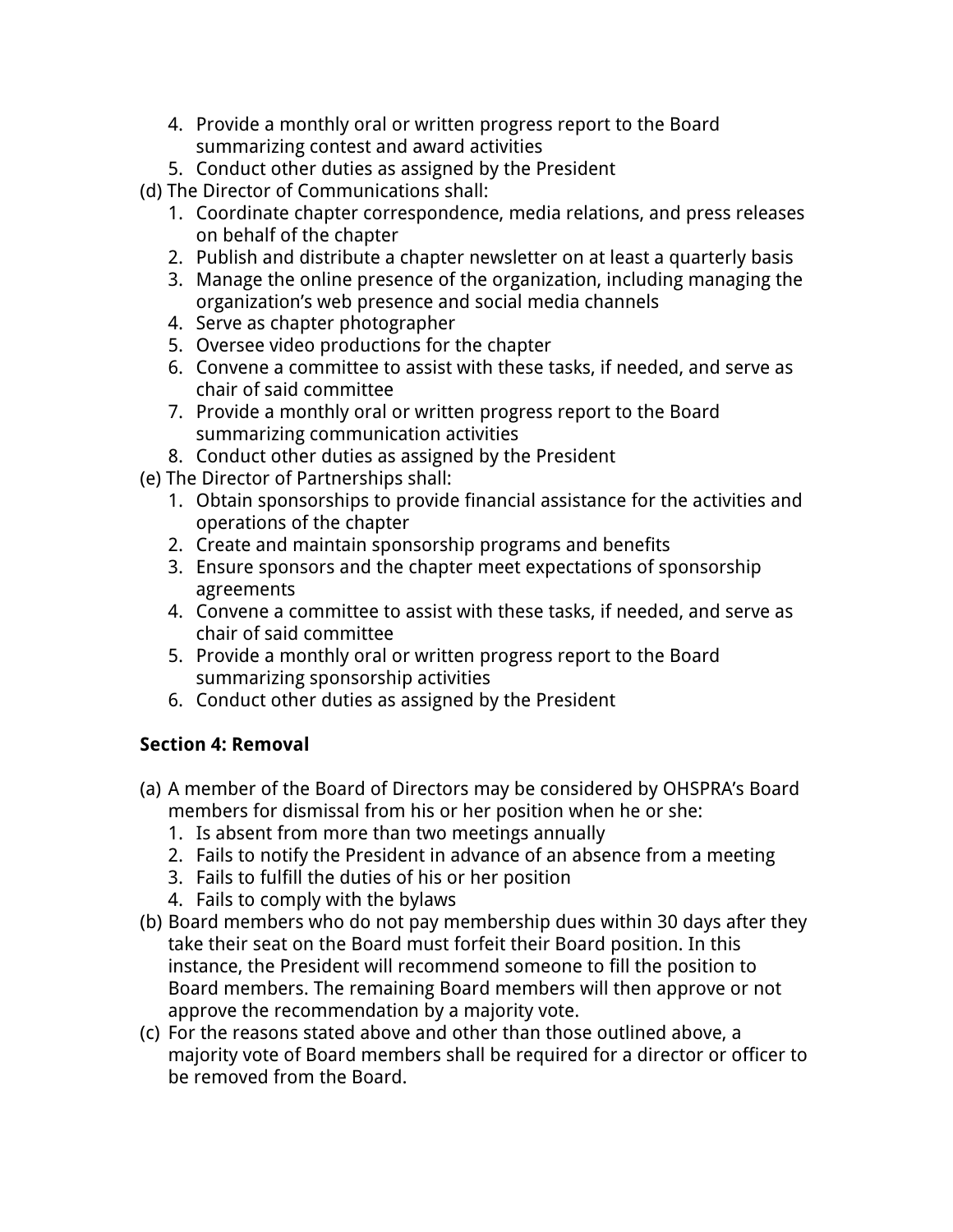### **Section 5: Board of Directors responsibilities**

(a) The responsibilities of the Board of Directors shall be to:

- 1. Attend all regular Board meetings
- 2. Attend organization conferences
- 3. Serve as professional resources to all OHSPRA members
- 4. Direct work necessary to carry out the objectives of the chapter
- 5. Guide the chapter's operations
- 6. Maintain the annual budget
- 7. Respond to internal and external emails and phone calls related to individual Board positions in a timely manner

#### **Article VI - Nominations and Elections**

#### **Section 1: Nominations**

#### (a) The Nominating Committee

3. The Immediate Past President will serve as the chair of the Nominating Committee, and the Immediate Past President will appoint two additional members of OHSPRA to serve on the committee. The Immediate Past President is responsible for communicating to OHSPRA members the positions that will be up for election, and the process and deadline for candidates who want to submit intentions to run for the open positions.

#### **Section 2: Elections**

(f) Once the voting period ends, the Immediate Past President will manage the notification to OHSPRA members of the results of the election.

#### **Article VIII — Meetings**

#### **Section 2: Board Meetings**

- (a) Member participation in Board meetings shall be handled in the following manner:
	- 1. Members are invited to address the Board regarding items not on the agenda during the member participation portion of each Board meeting, which occurs near the beginning of the meeting. If a topic is listed on the meeting agenda, the Board will discuss that topic and then individuals are welcome to comment on that topic.
	- 2. Once invited to speak, members should state their name, title, business name or district. Comments will be limited to three minutes per person or a total of 15 minutes for each topic, unless the majority of the Board grants an exception.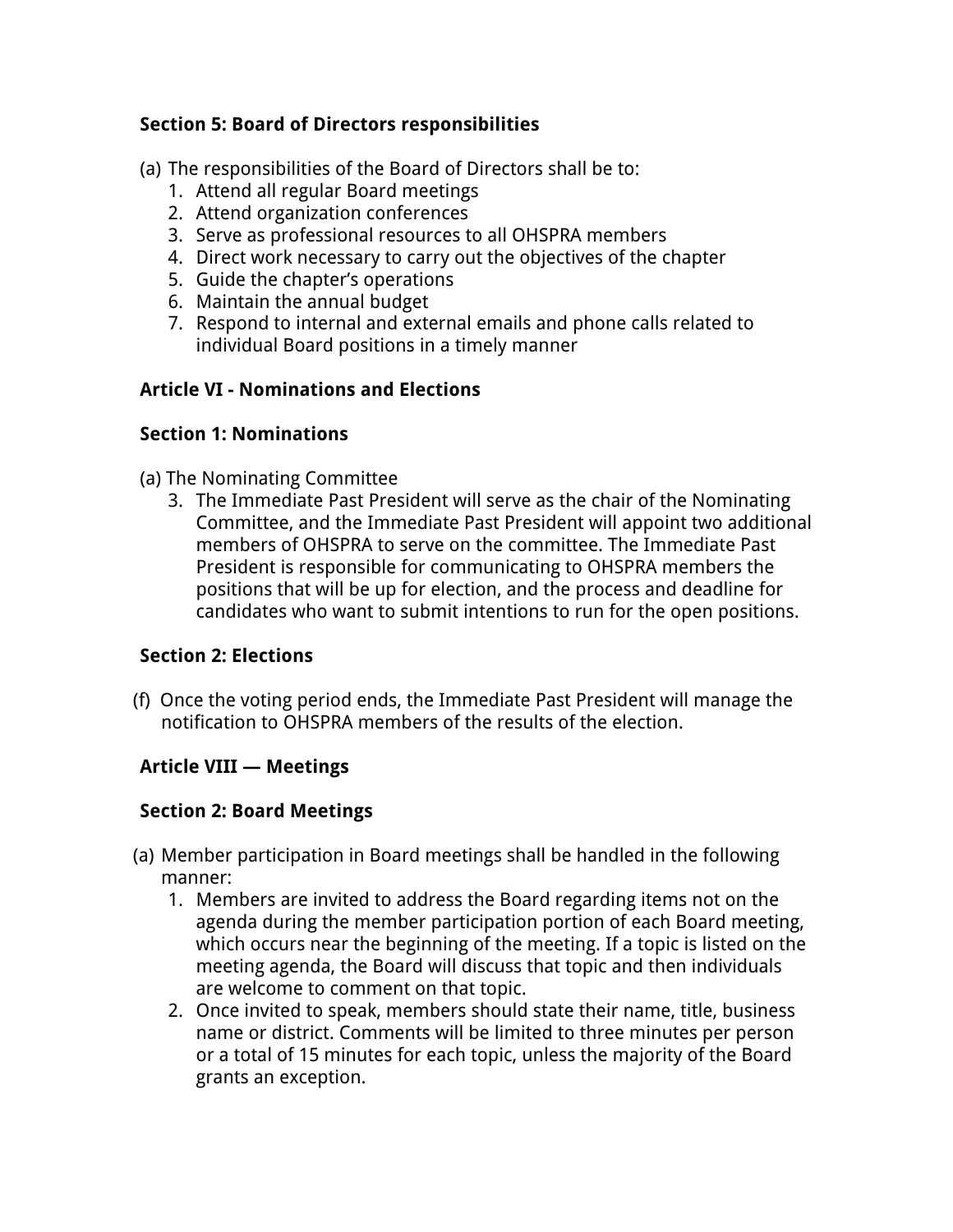### **Article XIII — Prohibited Activities**

### **Section 1: Advertising/Publicity for Outside Entities**

(a) Outside businesses/entities are prohibited from using any OHSPRA communications method for personal or commercial gain, unless a formal agreement has been made with the OHSPRA Board.

### **Section 2: Member Directory Information**

(a) OHSPRA will not share specific member directory information with vendors, but may opt to share the list of Ohio school districts with members in the association or with others as a majority of Board members deem appropriate.

### **Article XIV — Finances**

#### **Section 4: Fiscal Procedures**

Maintaining meaningful and well-considered procedures is a critical component of OHSPRA's strong financial management. The below procedures are designed to:

- 1. Protect the assets of the organization
- 2. Ensure the maintenance of accurate records of the organization's financial activity
- 3. Provide a framework for the organization's financial decision-making
- 4. Establish operating standards and behavioral expectations
- 5. Ensure compliance with NSPRA reporting requirements
- (a) Accounting Procedures
	- 1. OHSPRA will utilize the cash basis method of accounting. Cash basis is the method of accounting whereby revenue and expenses are identified with specific periods of time, using the month or year, and are recorded as incurred.
	- 2. When invoicing a district for membership or conference expenses, the corresponding amount will not appear in the books until payment is received. Similarly, debts owed by OHSPRA will not appear until they have been paid.
- (b) Bank Reconciliations
	- 1. All bank statements will be reviewed by the OHSPRA Treasurer.
	- 2. The OHSPRA Board will review and vote to approve each month's financial reports.
- (c) Recordkeeping
	- 1. The current OHSPRA Treasurer will keep all financial records for a period of seven (7) years.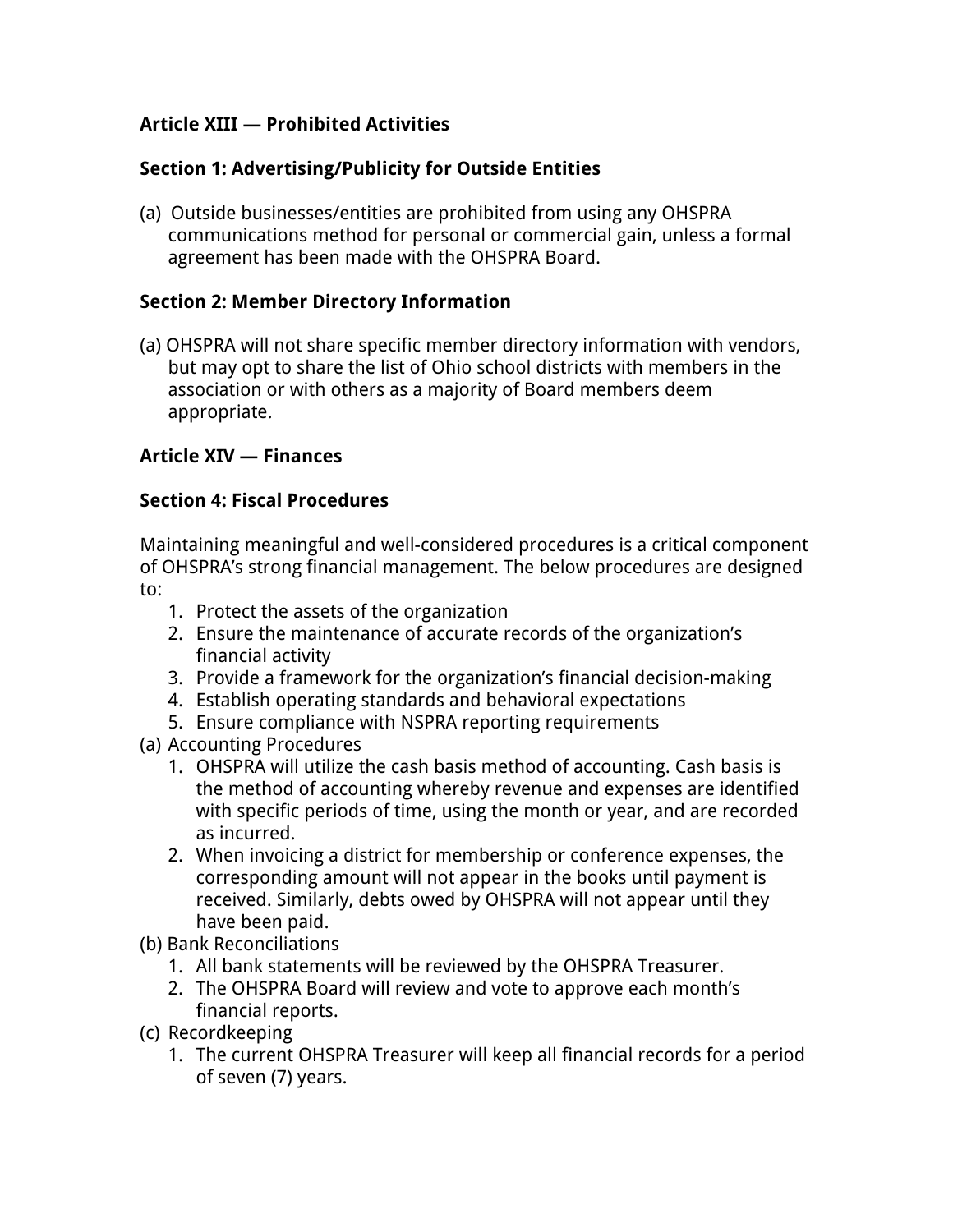2. All financial documents outside of the seven-year period shall be destroyed by the Treasurer following notification to the OHSPRA Board.

(d) Internal Controls

- 1. OHSPRA Board members must disclose any interests in a proposed transaction or decision that may create a conflict of interest. After disclosure, the Board member may be asked not to participate in the decision.
- 2. The OHSPRA Board will establish and approve a yearly spending plan (budget)
	- A. A draft-spending plan will be developed prior to the beginning of the chapter's fiscal year, which is Sept. 1 through August 31.
	- B. Spending plan (budget) will include both projected revenue and expenses.
	- C. No expenditures will be made if they are not included in the approved spending plan or a category of the approved plan as an original expense or amended/additional expense approved by the Board. Any expenditure over \$500 requires the President and Treasurer's approval. Any expenditure over \$1000 requires full Board approval.
	- D. Any modifications to the spending plan (budget) must be approved by a majority of the OHSPRA Board.
	- E. Individual line items/budgets will be established.
- 3. The Board shall approve holders of OHSPRA's bank-issued credit cards
- 4. All passwords for online banking access should be kept secure and private.
- 5. The OHSPRA Treasurer will keep the OHSPRA checkbook secure and will write checks as needed.
- (e) Financial Reports
	- 1. The OHSPRA Treasurer will prepare monthly bank reconciliation, cash flow report/expenditures and update spending plan as approved by the Board.
	- 2. In regard to Federal Tax Filing Form 990, OHSPRA will follow all established policies and procedures as directed by NSPRA.
	- 3. The Treasurer will oversee the tax form process by January 31 for any contractor or employee hired by OHSPRA.
- (f) Financial Review
	- 1. An external financial review shall be completed every two years.
	- 2. The external financial review shall be complete by the end of the calendar year.
	- 3. An outside CPA shall be hired to complete this financial review.
	- 4. The Immediate Past President shall oversee the process.
	- 5. The written report from the CPA will be reviewed and approved by a vote of the OHSPRA Board and then entered into the meeting minutes.
- (g) Revenue Recognition
	- 1. All revenue will be credited to the appropriate revenue lines as presented in the annual spending plan (budget).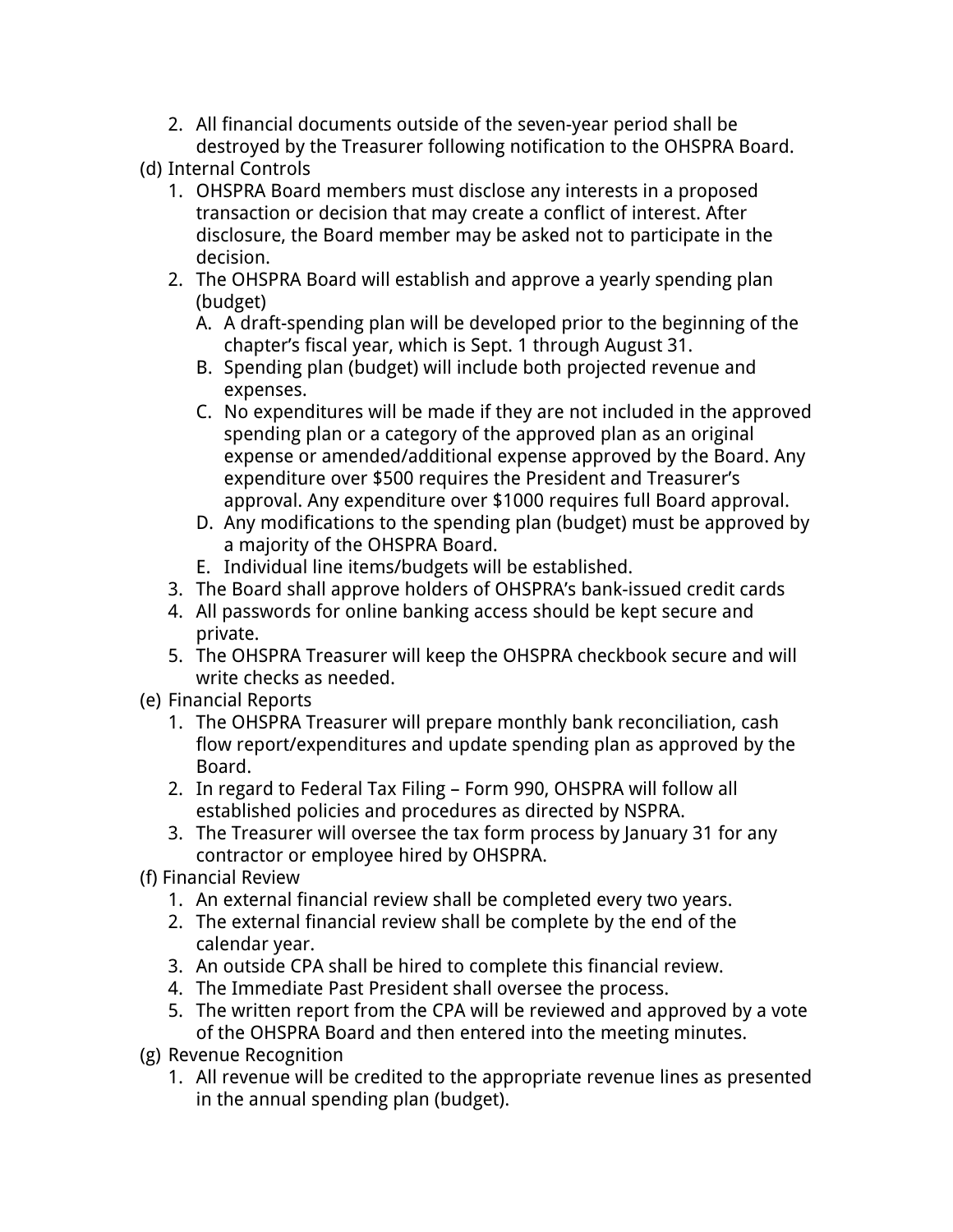- 2. The OHSPRA Treasurer will process all payments.
- 3. Copies of all deposit slips/receipts will be maintained the OHSPRA Treasurer and available for review by the Board.
- 4. All checks will be endorsed with the OHSPRA bank deposit stamp.
- 5. Bank deposits will be made in a timely manner.
- (h) Expense Approval
	- 1. All payments must be included in approved spending plan (budget).
	- 2. All approved invoices/expenditures will be paid within 30 days of receipt.
	- 3. The OHSPRA Treasurer will review invoices and bills.
	- 4. Receipts must be presented for reimbursement.
	- 5. The OHSPRA President will be notified immediately of any unexpected or unauthorized expenses.
	- 6. Copies of all invoices paid will be filed. After seven years, these documents will be destroyed.

#### **Section 5: Membership Cancellation, Refund and Non-Payment**

- 1. If a member seeks to cancel their membership with OHSPRA, they must submit in writing a reason for cancellation and the decision will be approved by a majority of the Board on a case-by-case basis. Reasons for cancelling may include, but not be limited to: the individual is no longer working in a school communications capacity, employed by a district or educational entity or the member may move out of state.
- 2. A majority vote by the Board of Directors is required to permit a refund.
- 3. As a follow-up to individuals joining the organization but not submitting payment, the Director of Membership or designee shall follow up regularly with each individual or institutional member until payment is secured. No membership benefits will be offered to any potential member until the membership payment is received.

#### **Section 6: Contractors and Employees**

(a) The voting members of the Board may contract with individuals as needed whose duties and compensation shall be defined and approved by elected Board members.

#### **Article XVI — Official Chapter Communications**

(a) All written, printed or electronic communication (with the exception of social media) sent on behalf of the chapter should be reviewed and edited by at least two members of the Board of Directors for accuracy prior to distribution.

#### **Section 1: All-call Procedure**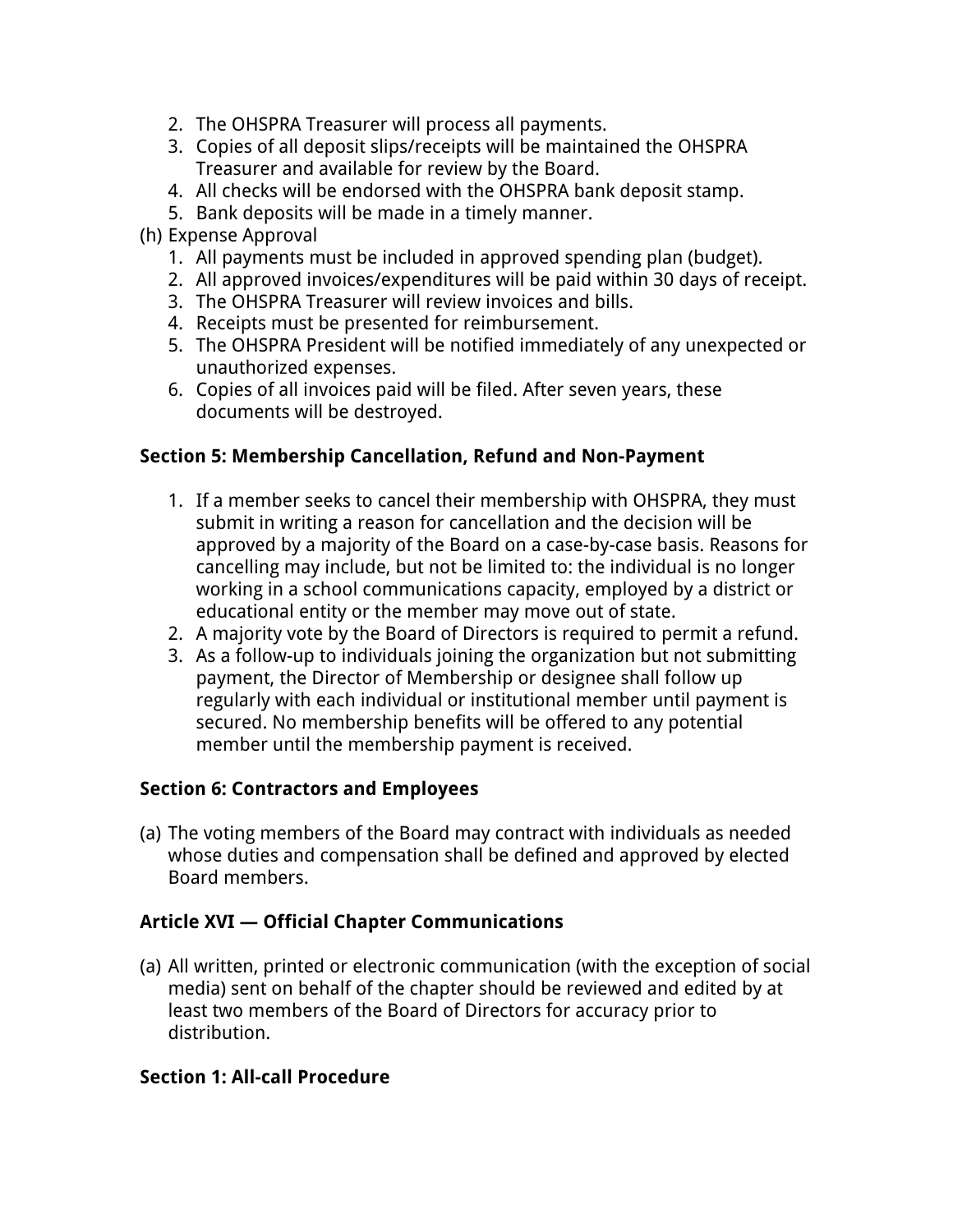- (a) Any member may request that an all-call email be sent to all members of OHSPRA to solicit specific information. The requesting member must email the Immediate Past President to initiate the process.
- (b) The Immediate Past President will decide if the all-call request meets the following criteria:
	- 1. The request must not contain an ad for services
	- 2. The request is a fact-finding question
	- 3. The solicitor must be a current OHSPRA member
- (c) The Immediate Past President will direct responders to send their responses to the requester and the Immediate Past President.

# **Section 2: Member Spotlights in Newsletter**

- (a) Member spotlights:
	- 1. Are assigned to Board members to write on a rotating basis
	- 2. May include a link for more information
	- 3. Are about a member or member district with the goal to rotate members and districts
	- 4. Are designed to spotlight something positive and unique in a district, and ideally highlight examples of good school PR
	- 5. May also include videos, photos or other media
	- 6. Must be edited by two people before submission to the Director of Communications

# **Section 3: Website Privacy Policy/Terms of Use**

(a) The chapter's website shall prominently display a Privacy Policy/Terms of Use approved by the Board of Directors.

# **Section 4: Guidelines When Posting to Social Media on Behalf of OHSPRA**

- (a) Identification of an individual(s) as a representative of OHSPRA creates perceptions about expertise and the reputation of the organization. Therefore, when creating or posting to a social media platform on behalf of OHSPRA:
	- 1. Obtain Permission
		- A. OHSPRA shall maintain only one site per social media channel.
		- B. Members desiring to utilize one of OHSPRA's social media channels for purposes directly related to OHSPRA shall email the request and materials to the Director of Communications for approval.
	- 3. Post Consistently
		- A. OHSPRA social media channels should be regularly updated to remain engaging and vibrant.
	- 4. Monitor Comments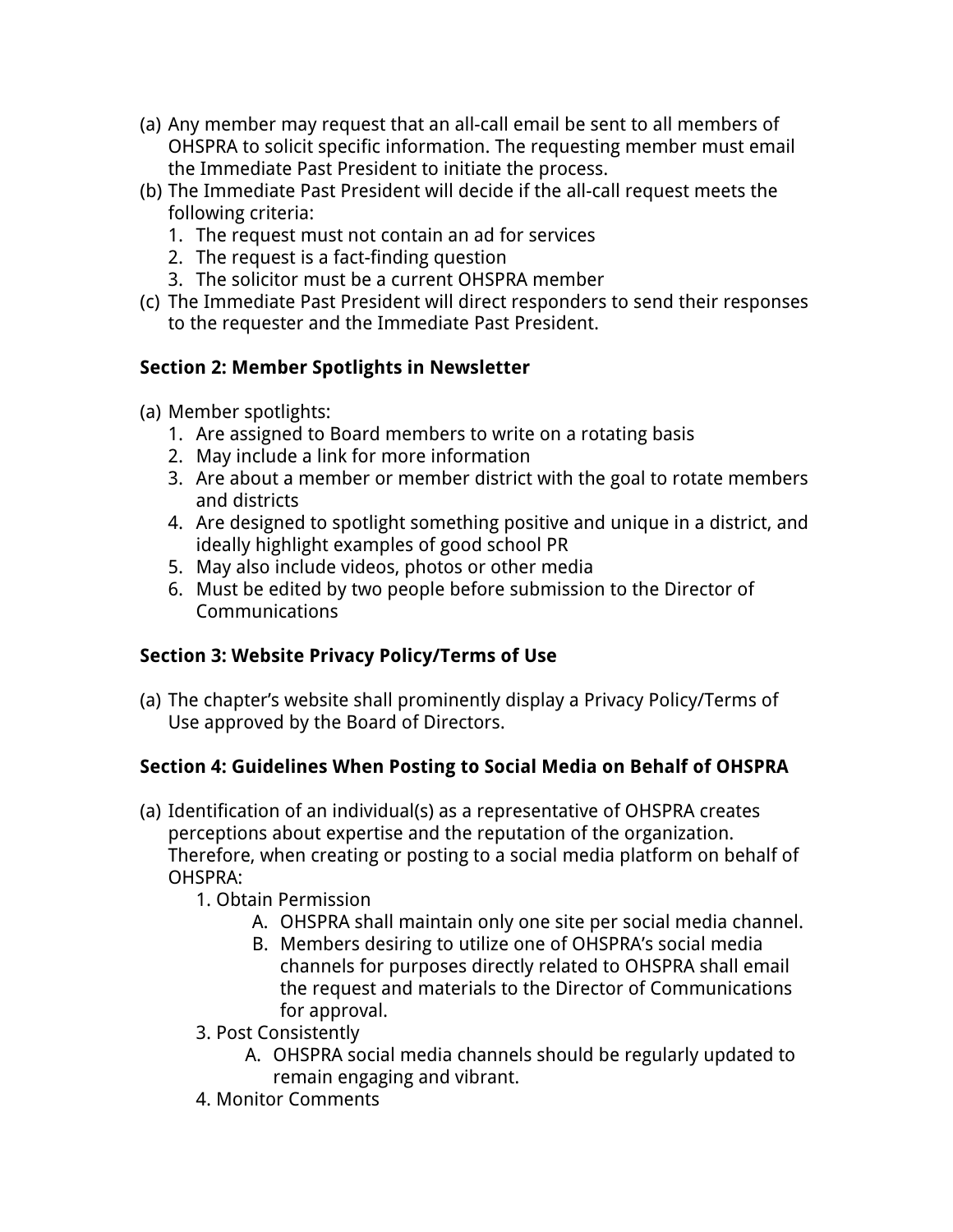- A. The Director of Communications, or their designee, should ensure all posts are appropriate and in accordance with all applicable OHSPRA bylaws, procedures, policies and guidelines, as well as OHSPRA's Social Media Terms of Use.
- B. If a comment deals with a sensitive topic or requires a formal reply, letter, email or phone call, or is critical in nature, contact the OHSPRA President before responding.
- 5. Respond in a Timely Manner
	- A. The Director of Communications, or designee, should respond in a timely manner to questions or comments on social media.
- 7. Be Clear
	- A. Avoid bureaucratic language, formal language or educational jargon, and be respectful.
- (b) Social Media Guidelines
	- 1. Protect Account Information
		- A. Limit the sharing of social media account information so that the Director of Communications, and/or a designee approved by the Board, may post on behalf of OHSPRA.
	- 2. Following and Retweeting
		- A. Before retweeting or sharing post, research the organization or individual.
	- 3. Address Concerns
		- A. If there is ever a concern with an individual, post, action, response or organization, contact the Director of Communications.
	- 4. Avoid Endorsements
		- A. Avoid sharing advertisements for other organizations that are not related to communications or would put OHSPRA in competition with another organization.
	- 5. Monitor posts for appropriateness and respond accordingly.

# **Section 5: Idea Exchange Guidelines**

(a) The website shall maintain an idea sharing resource portal for members.

### **Article XVII - Contests and Awards**

- (a) The Director of Contests and Awards will organize the judging of entries in the annual Achievement Awards program with the understanding that no person shall judge a category he/she entered. The Board of Directors shall judge Crystal, Friend of Education, and Innovator nominations.
	- 1. The Director of Contests and Awards and the President of the chapter shall not enter the Achievement Awards program.
	- 2. Specifics of Achievement Award winners (what they won, who won what, etc.) shall be kept confidential between the President, Director of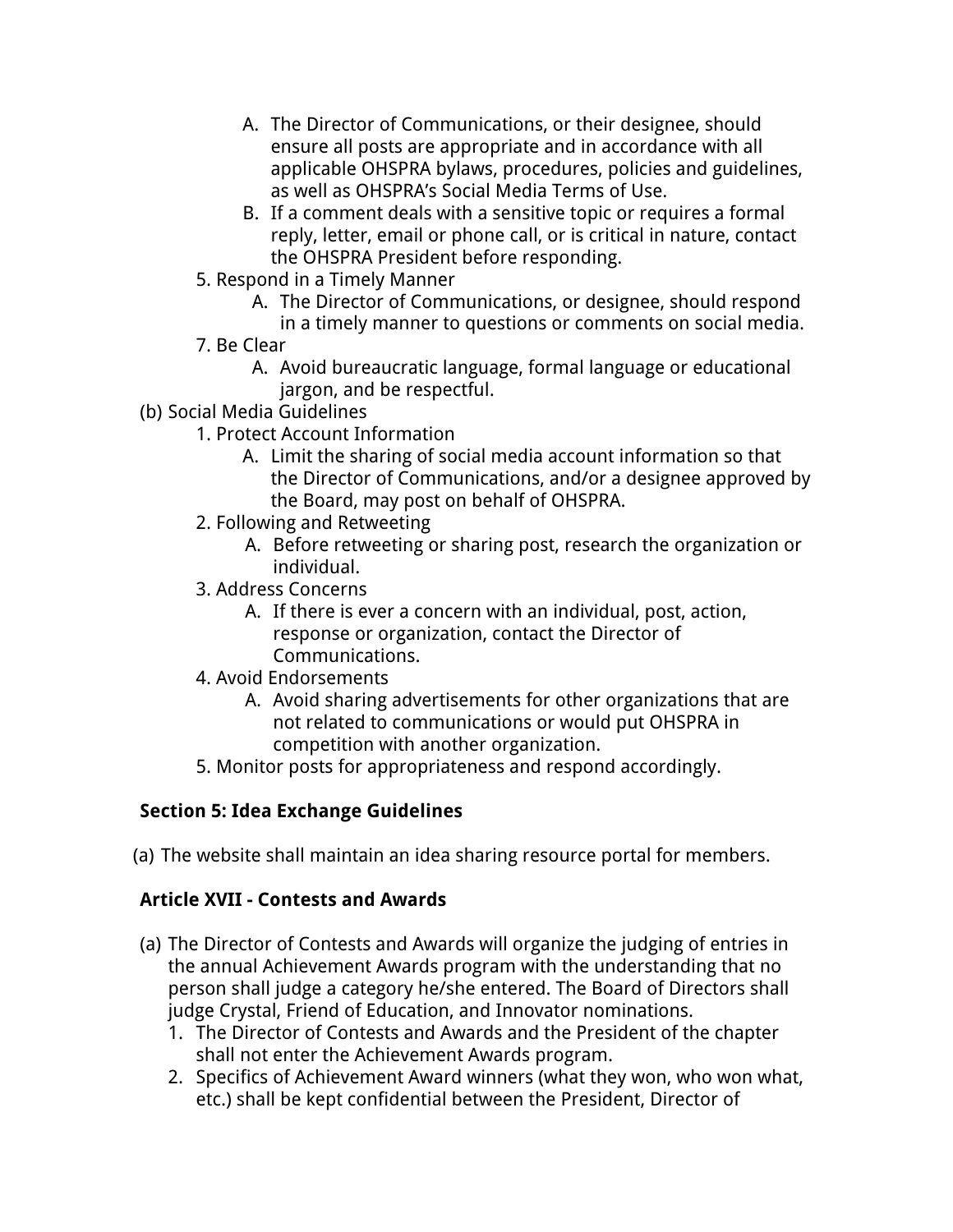Contests and Awards, and others as approved by agreement between the President and Director of Contests and Awards, until the awards ceremony.

## **Section 1: General OHSPRA Award Judging Instructions**

- (a) All OHSPRA awards except the Crystal, Innovator, and Friend of Education Awards will be judged by the following criteria. See Section 2 for Crystal and Innovator Awards judging instructions. See Section 3 for Friend of Education Award judging instructions.
	- 1. Each judge shall complete a judging form for each entry. Each entry must be judged three times by three separate judges.
	- 2. Judges will choose rankings between 1 and 5 for each criterion. One is the lowest score and 5 is the highest. It is up to each judge as to how they translate the ranking scale, but what is most important is that they maintain consistency in judging.
	- 3. Each judge is asked to take as much time as needed to provide an accurate ranking while giving each entry the same amount of attention. Judges should be consistent with time, judging, comments, etc., so that the contest is as fair and accurate as possible.
	- 4. If an entry is given a ranking of 1 or 2, the judge is asked to explain that ranking as entrants really appreciate feedback on how they can improve their work.
	- 5. Judges are asked to rank all criteria no criteria can be left blank. The Director of Contests and Awards must determine exceptions to this rule.
	- 6. Judges are asked to refer to judging and entry guidelines to gauge whether or not they were met. Those that do not meet the guidelines are disqualified.

### **Section 2: Crystal and Innovator Awards Judging Instructions**

- 1. As needed and detailed on entry forms and award guidelines, the nominee and nominator must be a chapter member by the date of judging or the nomination is disqualified.
- 2. The voting members of the Board of Directors will judge these two awards during a Board meeting.
- 3. Before the judging can begin, the Director of Contests and Awards asks anyone who is not an elected member of the Board of Directors, anyone who was nominated for the award, anyone who nominated someone for an award, or anyone who receives monetary payment from a nominee or nominator to leave the room.
- 4. It is of utmost importance that confidentiality is ensured for these awards.